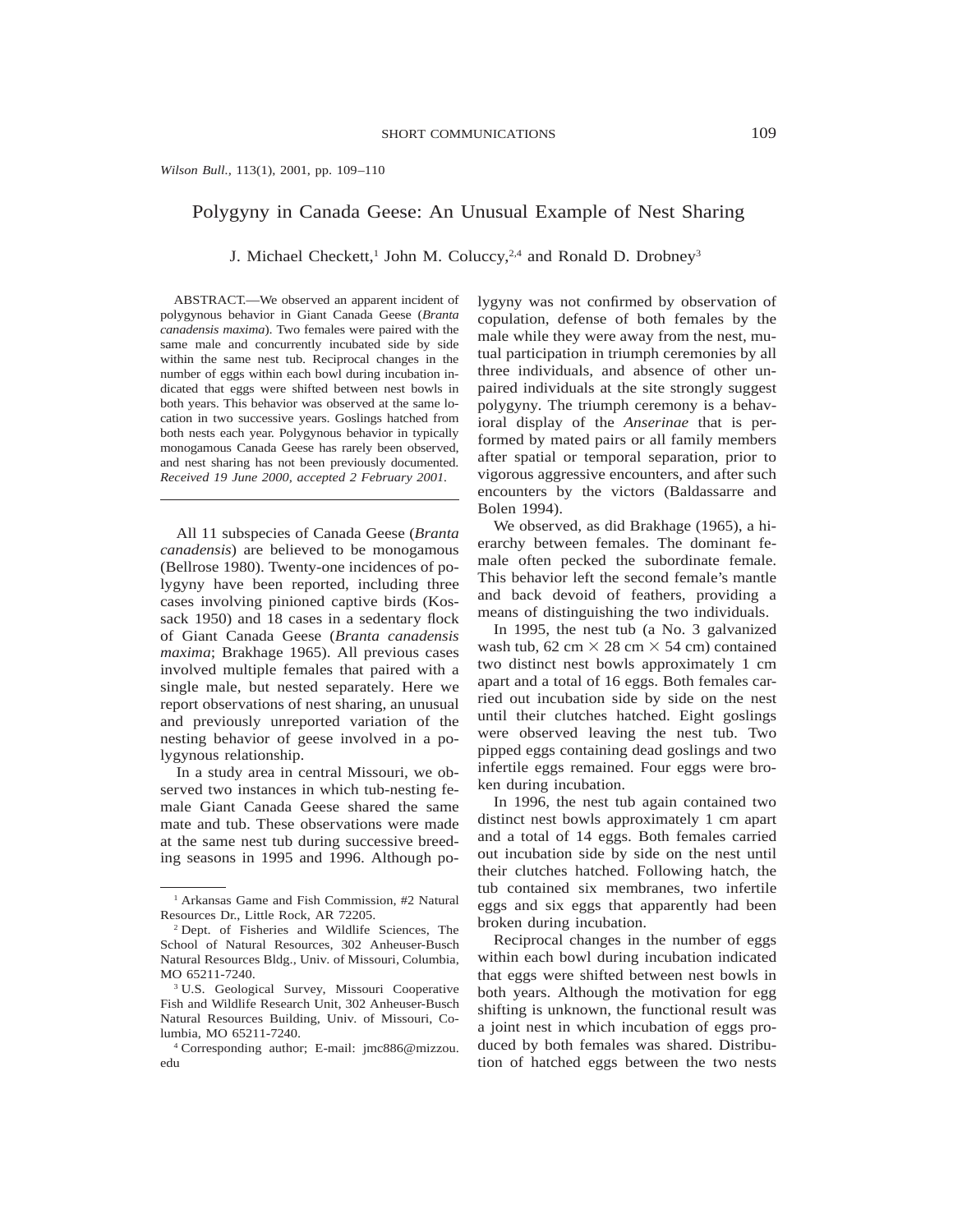could not be determined in either year as nest bowls were indistinguishable after hatching.

We observed the trio tending the brood on the nest pond for two days following hatching in 1995, but the adults and goslings were not observed following hatching in 1996. Because the birds were unmarked and nearby brood rearing areas contained numerous family groups and creches, we were unable to definitively relocate the trio after they left the nest pond in either year. Furthermore, due to the absence of leg or neck bands on this group, age, relation, and previous nesting histories are unknown.

Nest sharing has been defined as two females sharing a nest, incubating their eggs together, and (perhaps) sharing care of the young (Terres 1982, Fournier and Hines 1996). This is a relatively uncommon phenomenon and is particularly unusual among waterfowl (Terres 1982). Females occupied separate nests within the same nesting territory in all previous studies reporting polygynous mating. To our knowledge, two female geese nesting and incubating within the same nest tub concurrently has not been documented previously. Although this behavior is rare, it is notable because it demonstrates the degree of flexibility that can occur in the social system of a highly territorial species.

## ACKNOWLEDGMENTS

We thank M. Ryan, D. Noltie, and M. McKay for providing constructive comments on earlier drafts of this manuscript. The research was supported by the Missouri Department of Conservation through Federal Aid in Wildlife Restoration Project W-13-R48. This paper is a contribution from the Missouri Cooperative Fish and Wildlife Research Unit (U.S. Geological Survey, Missouri Department of Conservation, University of Missouri, and the Wildlife Management Institute cooperating). We also thank landowner A. Price for property access.

## LITERATURE CITED

- BALDASSARRE, G. A. AND E. G. BOLEN. 1994. Waterfowl ecology and management. John Wiley and Sons, Inc., New York.
- BELLROSE, F. C. 1980. Ducks, geese and swans of North America, third ed. Stackpole Books, Harrisburg, Pennsylvania.
- BRAKHAGE, G. K. 1965. Biology and behavior of tubnesting Canada Geese. J. Wildl. Manage. 29:751– 771.
- FOURNIER, M. A. AND J. E. HINES. 1996. Nest sharing by a Lesser Scaup and a Greater Scaup. Wilson Bull. 108:380.
- KOSSACK, C. W. 1950. Breeding habits of Canada Geese under refuge conditions. Am. Midl. Nat. 43:627–649.
- TERRES, J. K. 1982. The Audubon Society encyclopedia of North American birds. Alfred A. Knopf, Inc., New York.

*Wilson Bull.,* 113(1), 2001, pp. 110–114

# Postnatal Development of the Violet Sabrewing in Costa Rica

## Manuel Marín<sup>1,2</sup>

ABSTRACT.—I observed the incubation and nestling periods of five nests of the Violet Sabrewing (*Campylopterus hemileucurus*) in Costa Rica. Each nest was built above running water. Mean incubation period was 20 d and only the female incubated. Mean nestling period lasted 23 d. Nestlings reached and surpassed adult mass before fledging (132% of adult size in males and 130% in females), although wing, tail, and culmen length did not reach adult size until after fledging. Because the Violet Sabrewing is highly sexually dimorphic in size and plumage color, I compared the postnatal development of five females and two males. Males were heavier than females and grew more slowly, consistent with generally slower growth rates in larger birds. The  $T_{(10-90)}$  period was 15.3 d for the fastest growing male and 13.8 d for the fastest growing female. *Received 26 June 2000, accepted 7 February 2001.*

<sup>&</sup>lt;sup>1</sup> Museum of Natural Science, 119 Foster Hall, Louisiana State Univ., Baton Rouge, LA 70803.

<sup>2</sup> Current address: Section of Ornithology, Natural History Museum of Los Angeles County, 900 Exposition Blvd., Los Angeles, CA 90007; E-mail: mma95@hotmail.com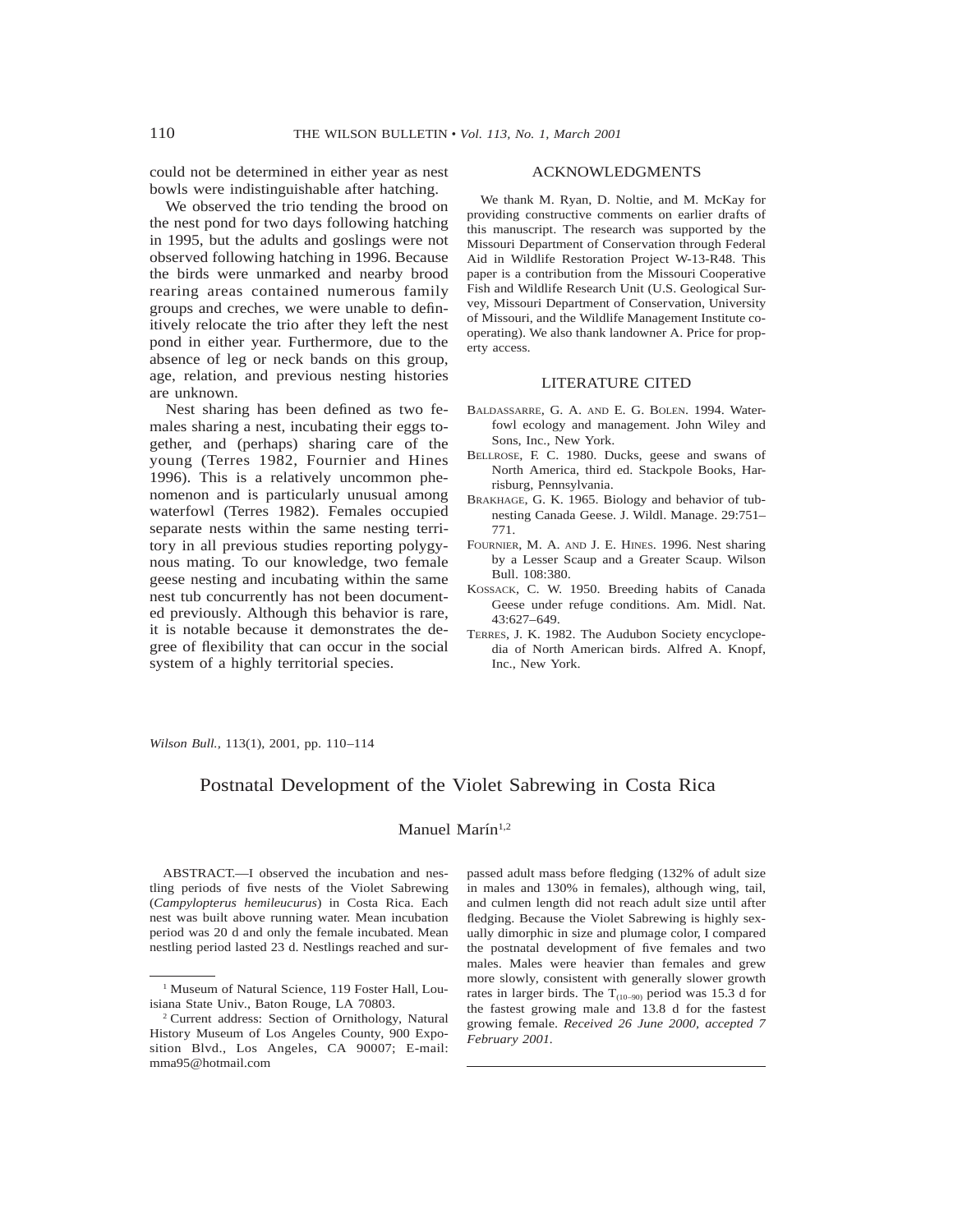4.57

| SD. For all <i>t</i> -tests df = 16 and $P \le 0.001$ . |                 |                    |       |  |
|---------------------------------------------------------|-----------------|--------------------|-------|--|
| Variable                                                | Males $(n = 8)$ | Females $(n = 10)$ |       |  |
| Mass $(g)$                                              | $11.4 \pm 0.85$ | $9.2 \pm 0.85$     | 5.99  |  |
| Flattened wing length (mm)                              | $82.6 \pm 1.09$ | $76.1 \pm 1.00$    | 13.09 |  |
| Tail length (mm)                                        | $58.0 \pm 1.51$ | $52.4 \pm 2.22$    | 6.07  |  |

 $29.2 \pm 1.06$ 

TABLE 1. Measurements of adult Violet Sabrewing (*Campylopterus hemileucurus*) specimens collected in Costa Rica and deposited in the Western Foundation Museum of Vertebrate Zoology. Values are means  $\pm$ SD. For all *t*-tests df = 16 and  $P < 0.001$ .

The Violet Sabrewing (*Campylopterus hemileucurus*) is one of the largest hummingbirds inhabiting the Middle American region. It is a resident species in the highlands from southern Veracruz (southeast Mexico) south to Herrera and Los Santos (western Panama; American Ornithologists' Union 1998). Most hummingbirds are sexually dichromatic and the large majority are sexually dimorphic in size (del Hoyo et al. 1999). The Violet Sabrewing is highly sexually dimorphic both in size and plumage color. The male has a dark violet head, underparts, and upper back, while the female has green upperparts, gray underparts, and a violet gorget. In both sexes the distal half of the three outer rectrices is white (Stiles and Skutch 1989).

Exposed culmen length (mm)

The only previous paper related to the breeding biology of this species (Skutch 1967) was based primarily on observations of behavior at one nest. There is no information available on the postnatal development in more than 90% of the known species of hummingbirds (summary in Starck and Ricklefs 1998).

In other groups of birds in which many species are sexually dimorphic in size (e.g., Falconiformes and Procellariformes) there is also a corresponding difference in growth rates, with the larger gender growing slower (Newton 1979, Warham 1990), consistent with the prediction that larger species grow more slowly (Case 1978; Ricklefs 1979, 1983). The goal of this study was to observe the postnatal development of the Violet Sabrewing and to determine if the growth rates differed between the sexes in this morphometrically dimorphic species of hummingbird.

## METHODS

Data were gathered in Costa Rica in the Rio Tiribı´ area, prov. San José, at  $9^{\circ}$  57' N. The site was described in detail by Marín and Stiles (1992). We gathered data from May through August 1996 and 1997. Nests were observed during incubation and nesting periods at 1- to 5-d intervals. Body mass was determined with a spring balance to 0.1 g. I measured wing length (flattened) and tail length using a stopped wing ruler to 0.5 mm. Exposed culmen length was measured to the nearest 0.1 mm with a dial caliper, following techniques described in Baldwin et al. (1931). When two nestlings were present at one nest one of them was banded with a thread on one leg for individual recognition. Because of daily changes in growth, nestlings were measured only in the morning between 08:00 and 11:00.

 $32.2 \pm 1.60$ 

The nomenclature of egg shape follows Palmer (1962). Egg measurements were from museum specimens  $(n = 14)$  deposited at the Western Foundation of Vertebrate Zoology (WFVZ) and our study area  $(n =$ 8). Eggs were measured to the nearest 0.1 mm with a digital caliper. Mean egg mass was calculated from the museum specimens, using the formula ( $M = k \times LB^2$ ; Hoyt 1979), where  $L =$  length,  $B =$  breadth, and  $k$ was calculated by regression using fresh egg mass (*n*  $= 8$ ) from field measurements.

Differences in growth rates between male and female nestlings were assessed by comparing the maximum mass and wing length increase per unit time. The increase in body mass (g/day) was compared during the period of fastest growth, from 10–90% of the maximum mass (the  $T_{(10-90)}$  period; Case 1978). Likewise, I compared wing length growth (mm/day) during the fastest growth period (ages 9–21 d; feathers emerged at day 9). Adult measurements and body mass information were taken from museum specimens (WFVZ) collected in and near the study area.

#### RESULTS AND DISCUSSION

Adult male sabrewings were significantly larger than adult females with respect to body mass, wing length, tail length, and culmen length (Table 1).

*Breeding seasonality.—*While nests with eggs were found from May through August, the nesting season may last until the end of the rainy season in November. Although I did not individually mark the females, the Sabrewing apparently has two or more broods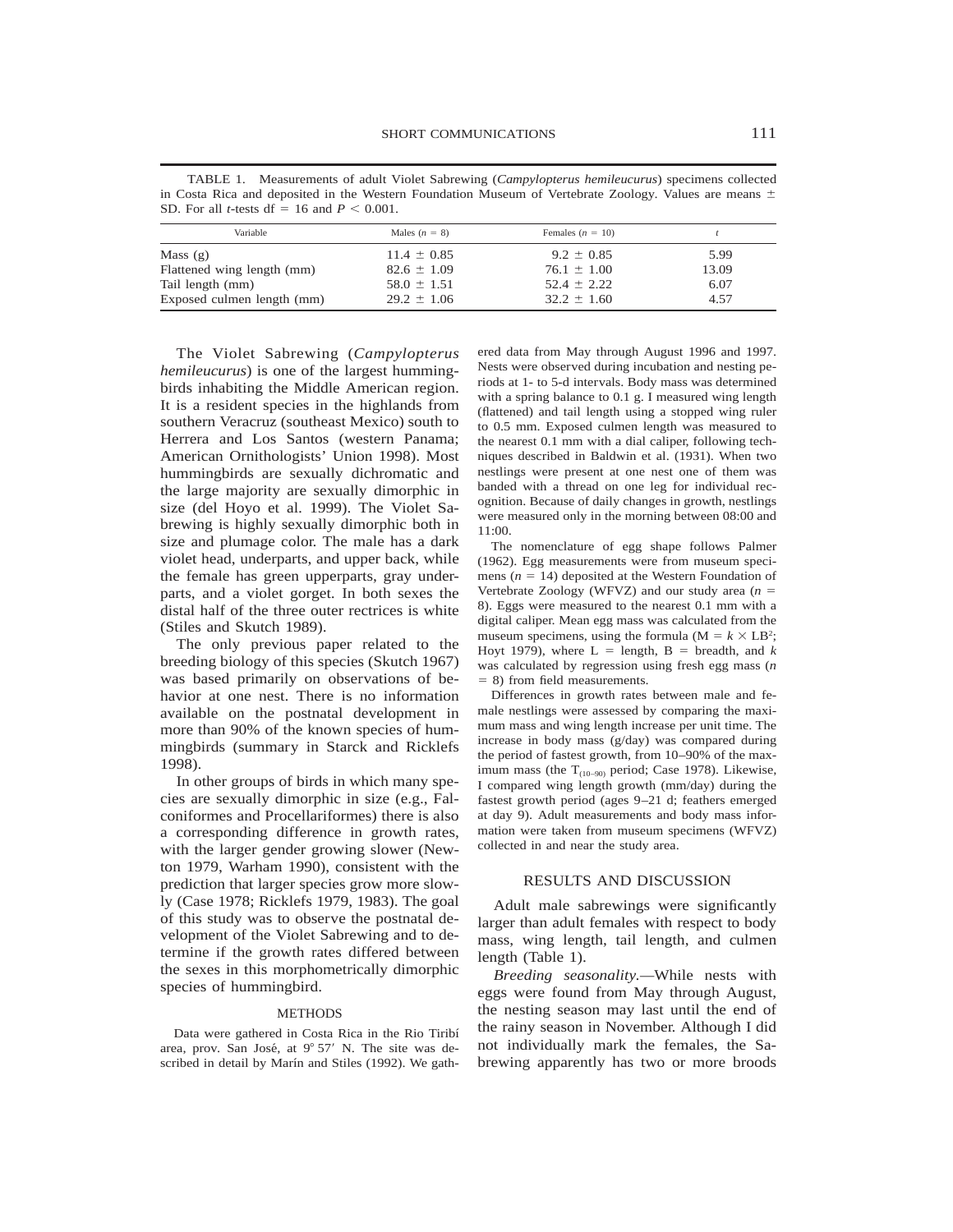TABLE 2. Measurements of eggs of the Violet Sabrewing (*Campylopterus hemileucurus*) from Costa Rica. Data from fresh eggs  $(n = 8)$  and specimens deposited in the Western Foundation Museum of vertebrate Zoology  $(n = 14)$  were pooled. Egg mass for museum specimens was estimated by  $M = k \times LB^2$ where *k* was derived from fresh eggs (see Methods).

| Variable                    | Mean         | SD.          | Range                          |
|-----------------------------|--------------|--------------|--------------------------------|
| Length $(mm)$<br>Width (mm) | 16.7<br>11.3 | 0.67<br>0.23 | $15.7 - 17.9$<br>$10.8 - 11.6$ |
| Mass $(g)$                  | 1.2.         | 0.09         | $1.0 - 1.3$                    |

per season because second or third nests were built very close to or on top of the old nests.

*Nest, eggs, and incubation.—*Skutch (1967) and Stiles and Skutch (1989) described the nest as a bulky, well-built cup. The 16 nests I found were built with green moss and were lined with a few very fine green plant fibers. A few nests had some very fine brownish plant matter, probably fern scales. The diameter of nest cups  $(n = 11)$  varied less than the depth (40.4 mm  $\pm$  1.19 SD vs 30.5 mm  $\pm$ 4.2 SD, respectively). All nests were built 1– 5 m above water (mean =  $2.3 \pm 1.08$ ,  $n =$ 16).

Each active nest  $(n = 5)$  contained two large, dull white, subelliptical eggs. Egg measurements are given in Table 2. Individual egg mass was 13% of the female mass. Hatching success was  $70\%$  ( $n = 10$  eggs); two eggs were addled and one egg failed to hatch. All seven eggs that hatched fledged young. Mean incubation period for four nests was 20 d (range  $= 19-22$ ). On 51 visits to active nests only the female was observed incubating and raising the young. On two occasions I observed a male near a nest, but saw no interaction with the young or the female.

*Nestling appearance and plumage.—*I observed the development from hatching through fledging of seven nestlings from five nests. Hatching of the two young was very synchronous, less than 12 h. At hatching, the skin was pinkish on the ventral side and tinged gray dorsally; there were a few light brown down feathers on the back. The dorsal skin became blackish after 2–3 d. The base of the culmen was yellowish-gray, the distal part gray, and the gape yellowish. The feet were pinkish and claws gray. About 1–3 h after hatching the female fed the nestlings with fluid and black spiders with yellow abdomens that were clearly visible in the nestlings' crops. This combination of fluid and one type of spider was consistent throughout the nestling cycle. By  $4-8$  d the eyes were about  $1/$ 3 open, the dorsal skin was nearly black, and pin feathers began to emerge on the sides and back. In both sexes the tail began to emerge at about day 10 and the sheaths opened at about 15–16 d. Primaries began to break their sheaths at about 13–14 d and by 12–15 d all body feathers were breaking sheaths. The mandible became blackish, the maxilla was yellowish, and the gape was still yellowish. By day 12–15 nestlings were very active and noisy when handled.

At 16–19 d, body feathers were green and the tips of the feathers on the head, nape, and back were finely rufous-edged. The white postocular spot was clearly visible and plumage dimorphism was evident; ventral feathers on males were dark gray to blackish, whereas on females they were pale gray. In males violet feathers emerged first on the gorget and nape area. The brownish down feathers were still present on the dorsum. At 20–22 d a few pin feathers remained on the head, but the overall plumage was well defined, with only very few down feathers still present on the back. Nestlings fledged in the morning at 22– 24 d (mean = 23,  $n = 5$ ). One nest contained a male and a female chick, one contained a single male, one contained two females, and two contained single females.

*Nestling morphometrics.—*Nestling mass at hatching was  $1.17 \pm 0.03$  g for two males and  $1.05 \pm 0.21$  g for two females, representing 10.3% and 11.3% of adult mass, respectively (Fig. 1A). Overall adult mass was reached on about day 11 in females and day 12 in males. Maximum body mass was 15.1 g (132% of adult size) for males and 12 g (129% of adult size) for females. Males reached their maximum mass by day 17–18 and females by day 18–19.

The time from 10–90% of the maximum mass (the  $T_{(10-90)}$  period) was 15.3 d for the fastest growing male and 13.8 d for the fastest growing female. Overall the males grew a mean of 41% slower than females during the  $T_{(10-90)}$  period (0.80 vs 1.35 g/d).

Wings of males and females grew at similar rates between 9–21 d, 2.5 and 2.3 mm/d, re-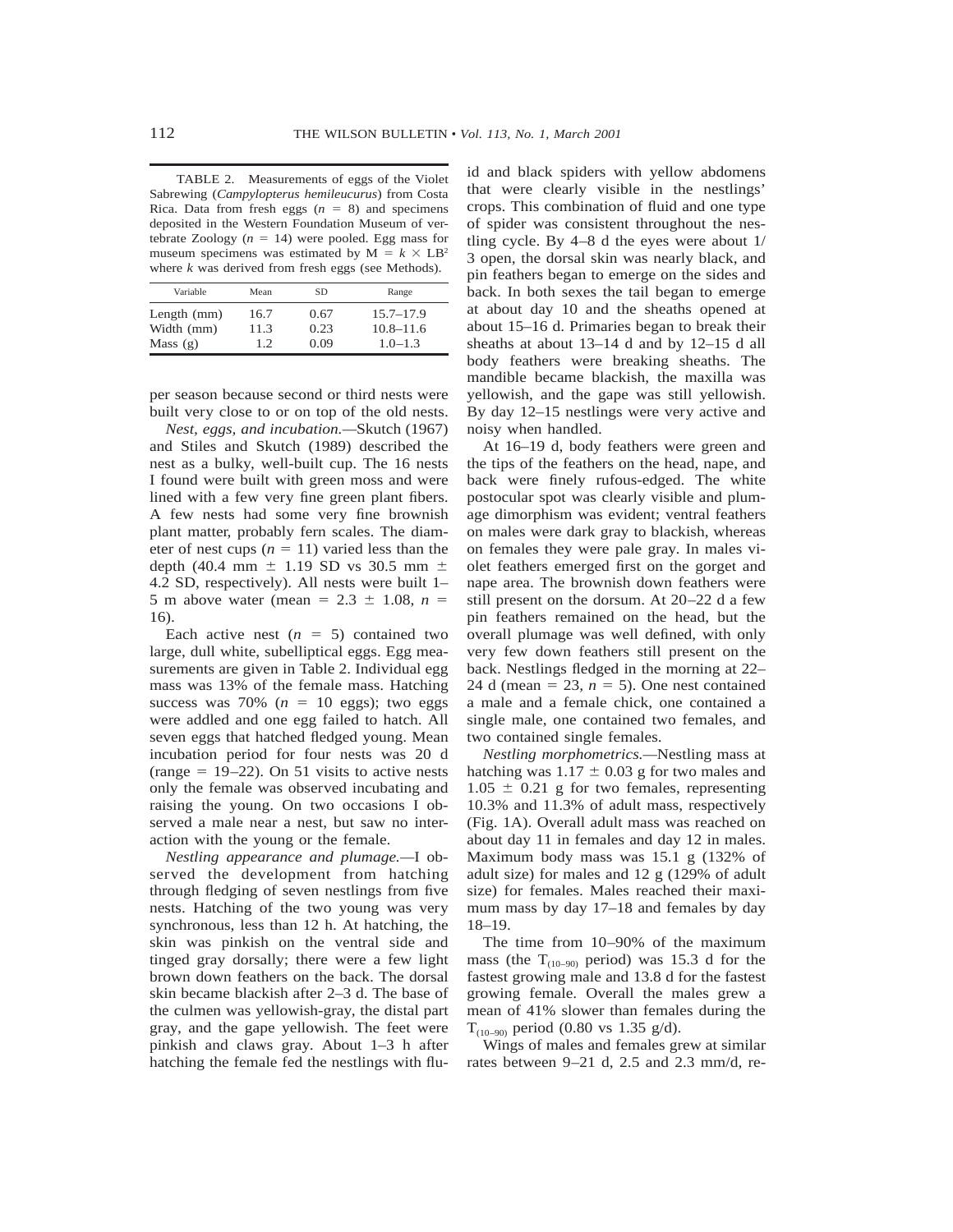

FIG. 1. Growth of nestling Violet Sabrewing (*Campylopterus hemileucurus*) in Costa Rica, 1996–1997. Open circles are two males from two broods and closed circles are five females from four broods. Horizontal lines are mean adult size (dashed for male, solid for female; see Table 1). (A) Mass, (B) flattened wing length, (C) tail length, and (D) culmen length. Fledging occurred between day 22 and 24.

spectively; females fledged when their wing length was about 68% of adult size and males fledged at about 61% of adult wing length (Fig. 1B). Tails grew steadily, with females fledging when the tail was about 40% of adult length and males fledging at about 35% of adult length (Fig. 1C). Females left the nest when their culmens were about 47% of adult size, and males left at about 50% of adult size (Fig. 1D).

The large maximum mass of Violet Sabrewing nestlings is reminiscent of aerial feeding birds and procellariiform seabirds whose nestling mass exceeds adult mass because of subcutaneous fat deposition. This strategy was labeled by O'Connor (1978) as a resource storage strategy for birds whose food supply is patchy and ephemeral. In the Violet Sabrewing there were no obvious subcutaneous fat depositions, but their large mass might be explained by the large storage of fluid and spiders in the crop, which was very

conspicuous from day 1 until fledging. Large nestling size has also been observed in other hummingbirds (Johnsgard 1983). The Bluethroated Hummingbird (*Lampornis clemenciae*) is also sexually dimorphic in size, and nestlings have both a large crop and a maximum mass reaching 25–35% above adult size (Wagner 1945, 1951).

Foster (1974) suggested that the rainy season has a two-sided effect on food availability. Food abundance peaks during this time, but the heavy rains obstruct the birds' abilities to obtain nectar and spiders. Thus, the nestling's large crop might serve for energy storage during bad weather conditions. Many species of tropical hummingbirds breed during the rainy season and periods of rain might have considerable effects on nestling growth (Wagner 1945, 1951). These factors suggest that a large crop and a rapid mass increase would be most pronounced in hummingbirds that nest in the most environmentally variable areas.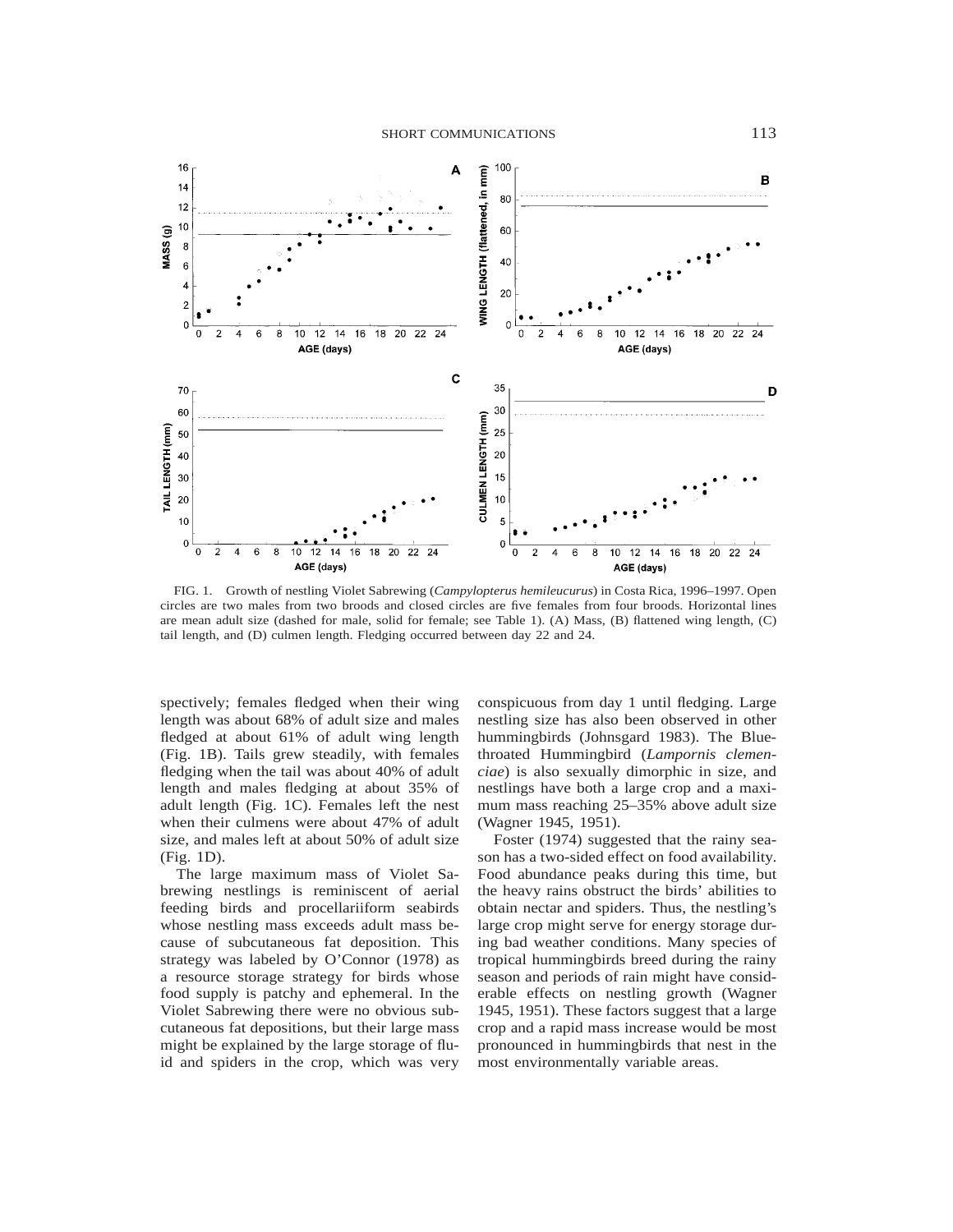### ACKNOWLEDGMENTS

I thank J. Babin, R. Corado, and A. Jackson for field help in Costa Rica. The manuscript was improved by the comments of M. Stevens, F. G. Stiles, and two anonymous reviewers. Permits to work in Costa Rica were provided by Ministerio de Recursos Naturales Energia y Minas, and I am very grateful to L. J. Guevara, and J. Sanchez, who facilitated acquiring the permits. Field work was supported by the Chapman Fund of The American Museum of Natural History, New York, the National Geographic Society (Grants NGS # 5680-96 and 5870-97), and The Western Foundation of Vertebrate Zoology.

#### LITERATURE CITED

- AMERICAN ORNITHOLOGISTS' UNION. 1998. Check-list of North American birds, seventh ed. American Ornithologists' Union, Washington, D.C.
- BALDWIN, S. P., H. C. OBERHOLSER, AND L. G. WORLEY. 1931. Measurements of birds. Sci. Pub. Cleveland Mus. Nat. Hist. 2:1–165.
- CASE, T. J. 1978. On the evolution and adaptive significance of postnatal growth rates in terrestrial vertebrates. Q. Rev. Biol. 55:243–282.
- DEL HOYO, J., A. ELLIOT, AND J. SARGATAL (EDS.). 1999. Handbook of the birds of the world. Vol. 5. Barnowls to hummingbirds. Lynx Editions, Barcelona, Spain.
- FOSTER, M. S. 1974. Rain, feeding behavior, and clutch size in tropical birds. Auk 91:722–726.
- HOYT, D. F. 1979. Practical methods of estimating volume and fresh weight of birds eggs. Auk 96:73– 77.
- JOHNSGARD, P. A. 1983. The hummingbirds of North America. Smithsonian Institution Press, Washington, D.C.
- MARÍN, M. AND F. G. STILES. 1992. On the biology of five species of swifts (Apodidae, Cypseloidinae) in Costa Rica. Proc. West. Found. Vertebr. Zool. 4:287–351.
- NEWTON, I. 1979. Population ecology of raptors. Buteo Books, Vermillion, South Dakota.
- O'CONNOR, R. J. 1978. Growth strategies in nestling passerines. Living Bird 16:209–238.
- PALMER, R. S. (ED.) 1962. Handbook of North American birds. Vol 1. Loons through flamingos. Yale Univ. Press, New Haven, Connecticut.
- RICKLEFS, R. E. 1979. Adaptation, constraint, and compromise in avian postnatal development. Biol. Rev. 54:269–290.
- RICKLEFS, R. E. 1983. Avian postnatal development. Pp. 1–83 *in* Avian biology. Vol. 7 (D. S. Farner, J. R. King, and K. C. Parkes, Eds.). Academic Press, New York.
- SKUTCH, A. F. 1967. Life histories of Central American highland birds (R.A. Porter, Jr., Ed.). Publ. Nuttall Ornithol.Club, no. 7. Cambridge, Massachusetts.
- STARCK, J. M. AND R. E. RICKLEFS. 1998. Avian growth rate data set. Pp. 381–423 *in* Avian growth and development: evolution within the altricial-precocial spectrum (J. M. Starck and R. E. Ricklefs, Eds.). Oxford Univ. Press, New York.
- STILES, F. G. AND A. F. SKUTCH. 1989. A guide to the birds of Costa Rica. Cornell Univ. Press, Ithaca, New York.
- WAGNER, H. O. 1945. Notes on the life history of the Mexican Violet-ear. Wilson Bull. 57:165–187.
- WAGNER, H. O. 1951. Beitrag zur biologie des blaukehlkolibris *Lampornis clemenciae* (Lesson). Veröff. Mus. Nat. Bremen Reihe. 2:5-44.
- WARHAM, J. 1990. The petrels: their ecology and breeding systems. Academic Press, San Diego, California.

*Wilson Bull.,* 113(1), 2001, pp. 114–115

## Goal-directed Use of Objects by American Crows

## Carolee Caffrey1

ABSTRACT.—I report the intentional use of objects by American Crows (*Corvus brachyrhynchos*) in the contexts of foraging, nestling defense and play. *Received 2 June 2000, accepted 17 January 2001.*

Several members of the genus *Corvus* have been documented to use objects to attain im-

mediate goals. Fish Crows (*Corvus ossifragus*) and Common Ravens (*C. corax*) dropped dried grass on incubating gulls, apparently in attempts to flush them from their nests (Montevecchi 1978). Hooded Crows (*C. corone cornix*) and Common Ravens dropped objects (twigs and rocks, respectively; Rolando and Zunino 1992, Janes 1976) on approaching humans, potential threats to vulnerable offspring. Heinrich (1988) proffered displacement be-

<sup>&</sup>lt;sup>1</sup> Zoology Dept., Oklahoma State Univ., Stillwater OK 74078; E-mail: caffrey@okstate.edu